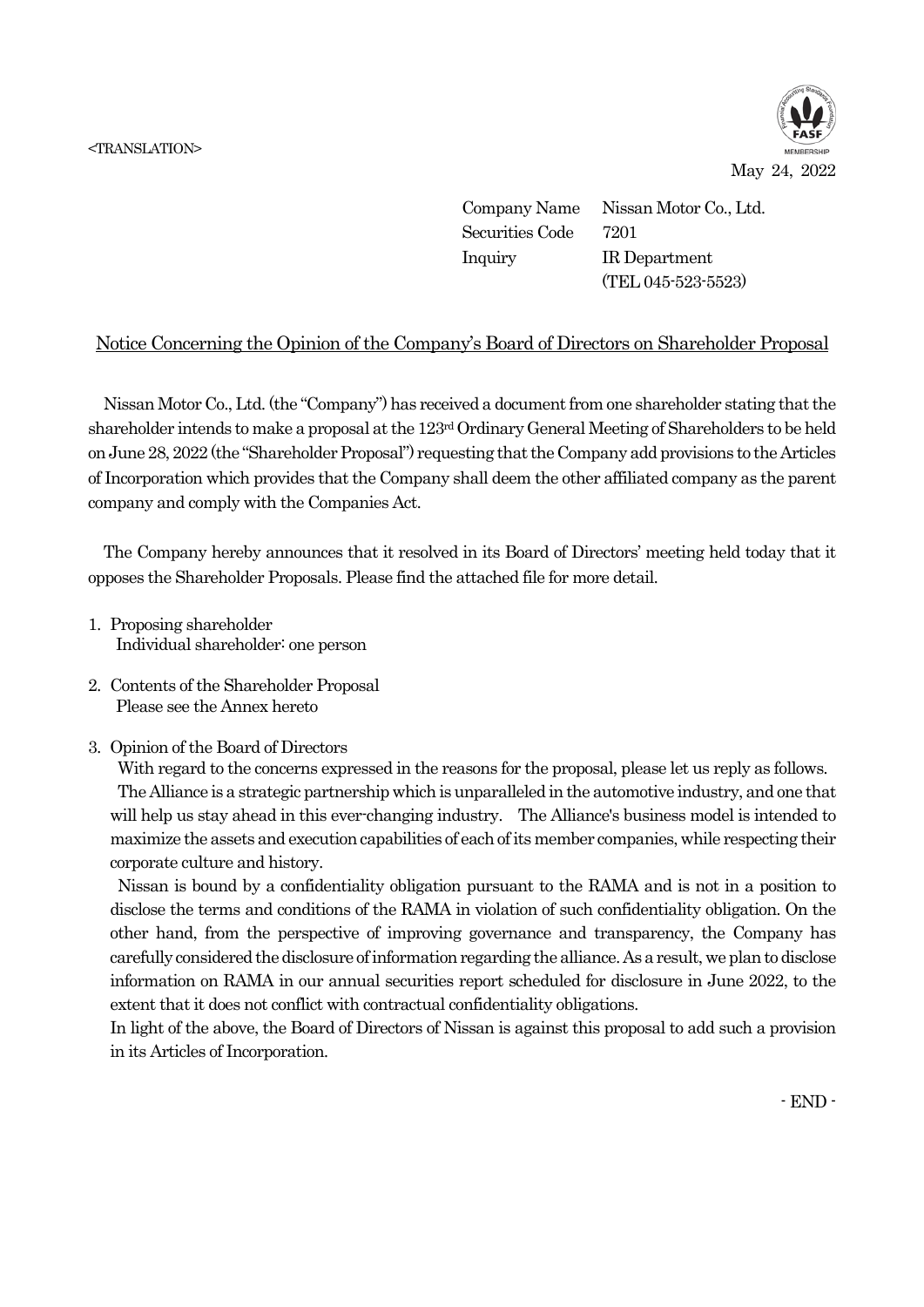(Item) Amendment to the Articles of Incorporation (Deeming the other affiliated company as the parent company and complying with the Companies Act)

(1) Contents of the proposal

The following article shall be newly established as Article 35 of the Articles of Incorporation; In performing the matters stipulated in the Companies Act and the Regulations for Enforcement of the Companies Act, the Company shall deem "other affiliated companies" to be the parent company and make business reports, etc. with regard to matters stipulated in Article 120, Paragraph 1, Item 7 of the Regulations for Enforcement of the Companies Act.

## (2) Reason for Proposal

Based on the "Ministerial Ordinance Partially Amending the Regulations for Enforcement of the Companies Act etc." (promulgated on November 27, 2020), a summary of material financial and business policy agreements with the parent company in general meetings of shareholders after June 2021 (Article 120.1.7 of the Regulations for Enforcement of the Companies Act) as a business report for a public company, various matters are required to be disclosed. This means that the disclosure of the following information is now included; "the status of significant parent company and subsidiaries (including a summary of material financial and business policy agreements, if any, with the parent company)".

The Company has concluded an agreement with Renault called RAMA (Restated Alliance Master Agreement, or Revised Alliance Master Agreement), which is the basis of the capital and business alliance, but the Company has not officially disclosed any of its contents, even though they are very important for general shareholders. In the alliance with Renault, the Company is not on an equal footing with Renault, and there are many events that I believe are economically disadvantageous to us and to our minority shareholders. However, the fact that RAMA is not disclosed and the pros and cons of its contents are not widely discussed among shareholders is one of the reasons why such an unequal alliance situation has not improved.

The Company claims that "Nissan is bound by a confidentiality obligation pursuant to the RAMA and is not in a position to disclose the terms and conditions of the RAMA. However, if Renault's shareholding ratio in Nissan were even slightly higher than 50% instead of the current 43.7%, the contents and terms of the RAMA would have to be disclosed under Japanese law, regardless of any confidentiality obligations with Renault.

Currently, Renault is not a "parent company" of Nissan, but an "other affiliated company" of Nissan, which means that Nissan is exempted from disclosing the contents of the RAMA, which is required under the Companies Act and the Regulations for Enforcement of the Companies Act.

However, based on the concept of substantive priority, Renault is practically equivalent to our "parent company," even though it is legally an "other affiliated company. The fact that we could not freely appoint directors if Renault objected to our proposal was revealed in the mess with Renault prior to our general shareholders' meeting in 2019. Furthermore, Carlos Ghosn's dictatorship once